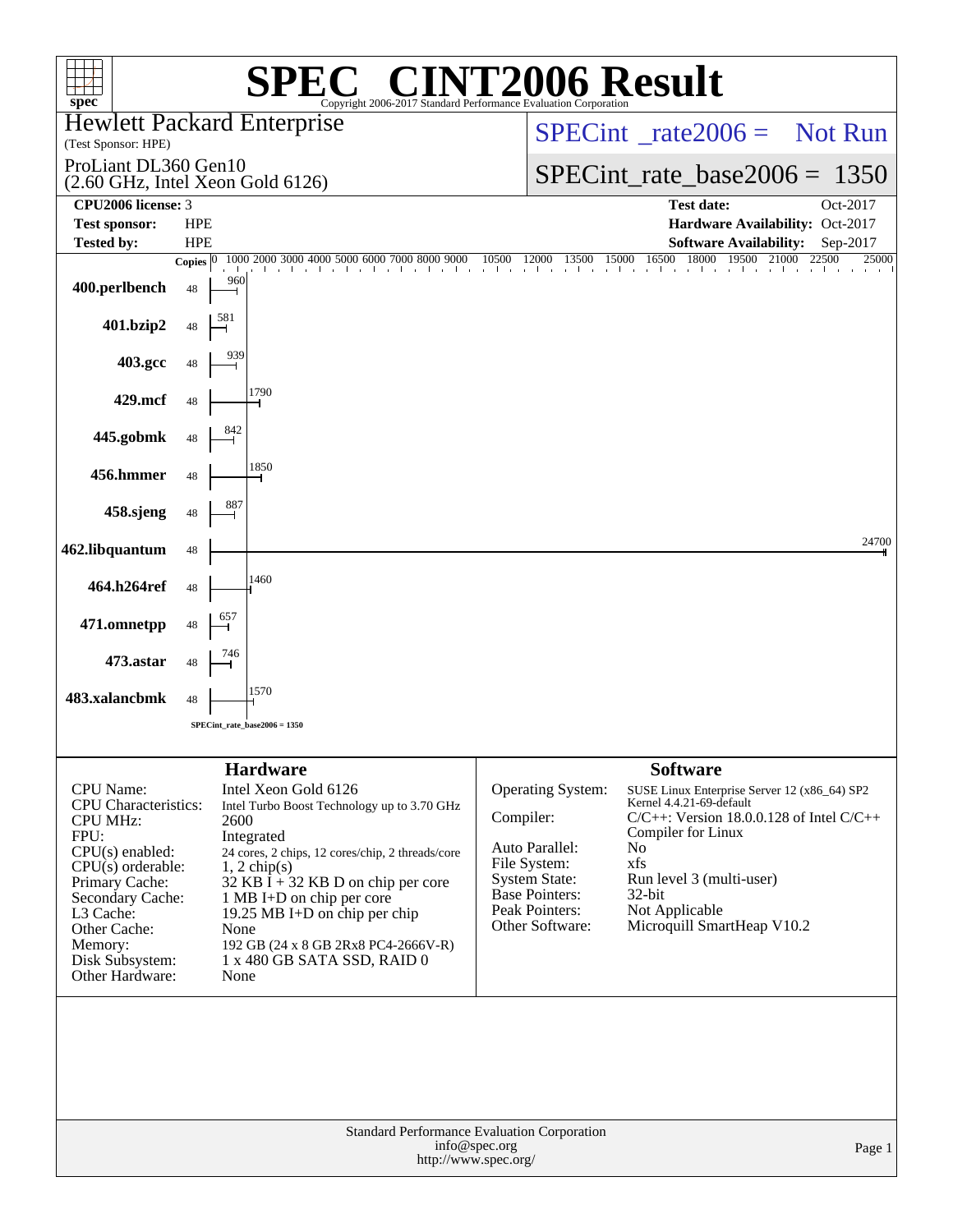

#### Hewlett Packard Enterprise

(Test Sponsor: HPE)

ProLiant DL360 Gen10

(2.60 GHz, Intel Xeon Gold 6126)

 $SPECTnt_rate2006 = Not Run$ 

# [SPECint\\_rate\\_base2006 =](http://www.spec.org/auto/cpu2006/Docs/result-fields.html#SPECintratebase2006) 1350

**[CPU2006 license:](http://www.spec.org/auto/cpu2006/Docs/result-fields.html#CPU2006license)** 3 **[Test date:](http://www.spec.org/auto/cpu2006/Docs/result-fields.html#Testdate)** Oct-2017 **[Test sponsor:](http://www.spec.org/auto/cpu2006/Docs/result-fields.html#Testsponsor)** HPE **[Hardware Availability:](http://www.spec.org/auto/cpu2006/Docs/result-fields.html#HardwareAvailability)** Oct-2017 **[Tested by:](http://www.spec.org/auto/cpu2006/Docs/result-fields.html#Testedby)** HPE **[Software Availability:](http://www.spec.org/auto/cpu2006/Docs/result-fields.html#SoftwareAvailability)** Sep-2017

### **[Results Table](http://www.spec.org/auto/cpu2006/Docs/result-fields.html#ResultsTable)**

|                                                                                                          | <b>Base</b>   |                |       |                |             |                | <b>Peak</b> |               |                |              |                |              |                |              |
|----------------------------------------------------------------------------------------------------------|---------------|----------------|-------|----------------|-------------|----------------|-------------|---------------|----------------|--------------|----------------|--------------|----------------|--------------|
| <b>Benchmark</b>                                                                                         | <b>Copies</b> | <b>Seconds</b> | Ratio | <b>Seconds</b> | Ratio       | <b>Seconds</b> | Ratio       | <b>Copies</b> | <b>Seconds</b> | <b>Ratio</b> | <b>Seconds</b> | <b>Ratio</b> | <b>Seconds</b> | <b>Ratio</b> |
| 400.perlbench                                                                                            | 48            | 488            | 960   | 489            | 960         | 489            | 958         |               |                |              |                |              |                |              |
| 401.bzip2                                                                                                | 48            | 803            | 577   | 797            | 581         | 798            | 581         |               |                |              |                |              |                |              |
| $403.\mathrm{gcc}$                                                                                       | 48            | 412            | 937   | 410            | 942         | 411            | 939         |               |                |              |                |              |                |              |
| $429$ .mcf                                                                                               | 48            | 243            | 1800  | 245            | 1790        | 244            | 1790        |               |                |              |                |              |                |              |
| $445$ .gobm $k$                                                                                          | 48            | 600            | 839   | 597            | 843         | 598            | 842         |               |                |              |                |              |                |              |
| 456.hmmer                                                                                                | 48            | 240            | 1860  | 242            | <b>1850</b> | 242            | 1850l       |               |                |              |                |              |                |              |
| $458$ .sjeng                                                                                             | 48            | 655            | 887   | 655            | 886         | 654            | 888l        |               |                |              |                |              |                |              |
| 462.libquantum                                                                                           | 48            | 40.2           | 24700 | 40.3           | 24700       | 40.4           | 24600       |               |                |              |                |              |                |              |
| 464.h264ref                                                                                              | 48            | 732            | 1450  | 729            | 1460        | 723            | 1470        |               |                |              |                |              |                |              |
| 471.omnetpp                                                                                              | 48            | 457            | 657   | 457            | 657         | 458            | 655         |               |                |              |                |              |                |              |
| $473$ . astar                                                                                            | 48            | 452            | 746   | 452            | 746         | 451            | 747         |               |                |              |                |              |                |              |
| 483.xalancbmk                                                                                            | 48            | 211            | 1570  | 211            | 1570        | 211            | 1570        |               |                |              |                |              |                |              |
| Results appear in the order in which they were run. Bold underlined text indicates a median measurement. |               |                |       |                |             |                |             |               |                |              |                |              |                |              |

#### **[Submit Notes](http://www.spec.org/auto/cpu2006/Docs/result-fields.html#SubmitNotes)**

 The numactl mechanism was used to bind copies to processors. The config file option 'submit' was used to generate numactl commands to bind each copy to a specific processor. For details, please see the config file.

### **[Operating System Notes](http://www.spec.org/auto/cpu2006/Docs/result-fields.html#OperatingSystemNotes)**

 Stack size set to unlimited using "ulimit -s unlimited" Transparent Huge Pages enabled by default Filesystem page cache cleared with: shell invocation of 'sync; echo 3 > /proc/sys/vm/drop\_caches' prior to run runspec command invoked through numactl i.e.: numactl --interleave=all runspec <etc> irqbalance disabled with "service irqbalance stop" tuned profile set wtih "tuned-adm profile throughput-performance" VM Dirty ratio was set to 40 using "echo 40 > /proc/sys/vm/dirty\_ratio" Numa balancing was disabled using "echo 0 > /proc/sys/kernel/numa\_balancing"

### **[Platform Notes](http://www.spec.org/auto/cpu2006/Docs/result-fields.html#PlatformNotes)**

 BIOS Configuration: Thermal Configuration set to Maximum Cooling Memory Patrol Scrubbing set to Disabled LLC Prefetcher set to Enabled LLC Dead Line Allocation set to Disabled Workload Pofile set to General Throughput Compute Minimum Processor Idle Power Core C-State set to C1E

Continued on next page

Standard Performance Evaluation Corporation [info@spec.org](mailto:info@spec.org) <http://www.spec.org/>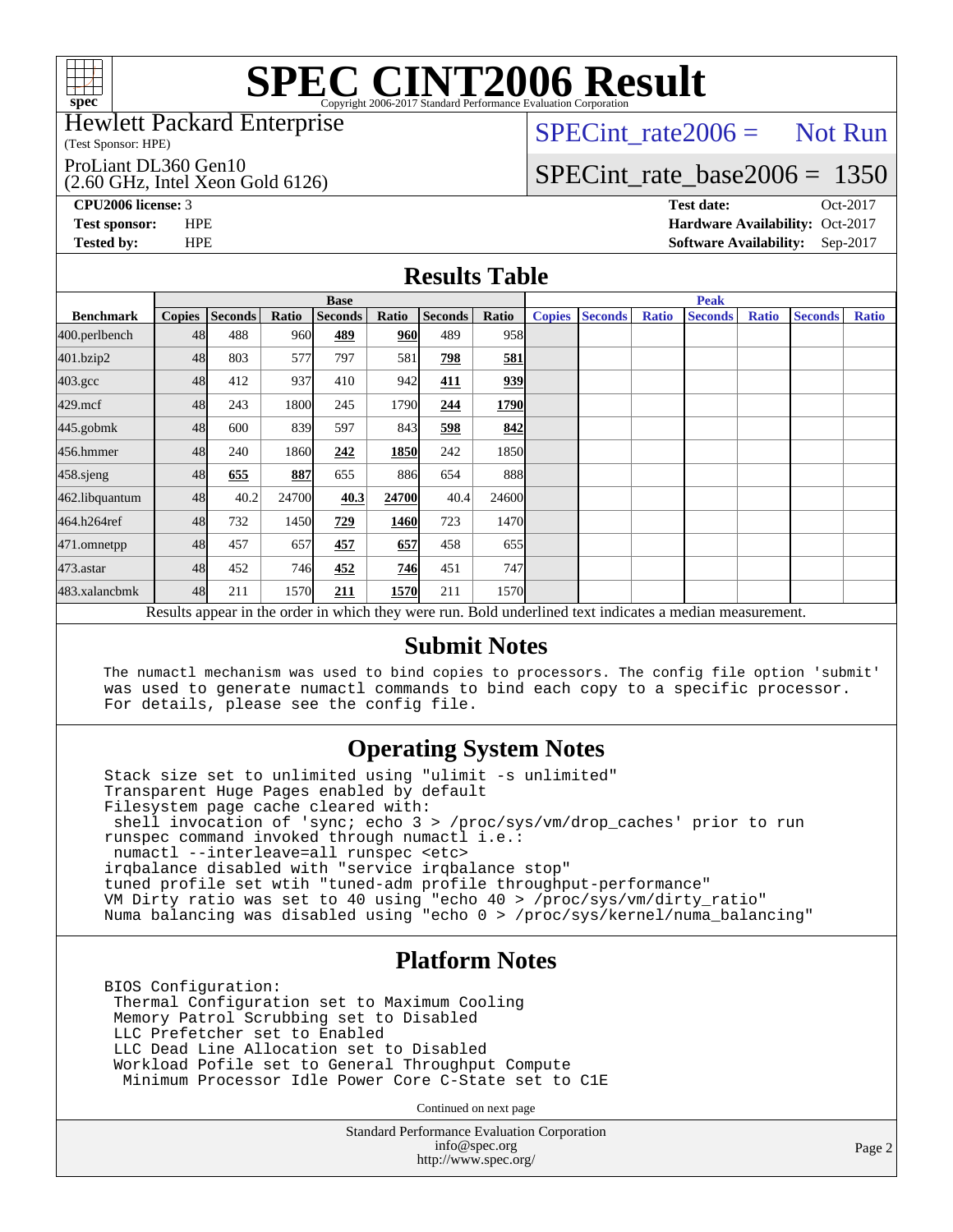

Hewlett Packard Enterprise

 $SPECTnt_rate2006 = Not Run$ 

(Test Sponsor: HPE) ProLiant DL360 Gen10

(2.60 GHz, Intel Xeon Gold 6126)

[SPECint\\_rate\\_base2006 =](http://www.spec.org/auto/cpu2006/Docs/result-fields.html#SPECintratebase2006) 1350

**[CPU2006 license:](http://www.spec.org/auto/cpu2006/Docs/result-fields.html#CPU2006license)** 3 **[Test date:](http://www.spec.org/auto/cpu2006/Docs/result-fields.html#Testdate)** Oct-2017 **[Test sponsor:](http://www.spec.org/auto/cpu2006/Docs/result-fields.html#Testsponsor)** HPE **[Hardware Availability:](http://www.spec.org/auto/cpu2006/Docs/result-fields.html#HardwareAvailability)** Oct-2017 **[Tested by:](http://www.spec.org/auto/cpu2006/Docs/result-fields.html#Testedby)** HPE **[Software Availability:](http://www.spec.org/auto/cpu2006/Docs/result-fields.html#SoftwareAvailability)** Sep-2017

#### **[Platform Notes \(Continued\)](http://www.spec.org/auto/cpu2006/Docs/result-fields.html#PlatformNotes)**

Standard Performance Evaluation Corporation [info@spec.org](mailto:info@spec.org) <http://www.spec.org/> Page 3 Sysinfo program /cpu2006/config/sysinfo.rev6993 Revision 6993 of 2015-11-06 (b5e8d4b4eb51ed28d7f98696cbe290c1) running on linux-0s5n Thu Oct 19 12:35:59 2017 This section contains SUT (System Under Test) info as seen by some common utilities. To remove or add to this section, see: <http://www.spec.org/cpu2006/Docs/config.html#sysinfo> From /proc/cpuinfo model name : Intel(R) Xeon(R) Gold 6126 CPU @ 2.60GHz 2 "physical id"s (chips) 48 "processors" cores, siblings (Caution: counting these is hw and system dependent. The following excerpts from /proc/cpuinfo might not be reliable. Use with caution.) cpu cores : 12 siblings : 24 physical 0: cores 0 1 2 3 4 5 6 8 9 11 12 13 physical 1: cores 0 1 3 5 6 8 9 10 11 12 13 14 cache size : 19712 KB From /proc/meminfo MemTotal: 197552572 kB HugePages\_Total: 0 Hugepagesize: 2048 kB From /etc/\*release\* /etc/\*version\* SuSE-release: SUSE Linux Enterprise Server 12 (x86\_64) VERSION = 12 PATCHLEVEL = 2 # This file is deprecated and will be removed in a future service pack or release. # Please check /etc/os-release for details about this release. os-release: NAME="SLES" VERSION="12-SP2" VERSION\_ID="12.2" PRETTY\_NAME="SUSE Linux Enterprise Server 12 SP2" ID="sles" ANSI\_COLOR="0;32" CPE\_NAME="cpe:/o:suse:sles:12:sp2" uname -a: Linux linux-0s5n 4.4.21-69-default #1 SMP Tue Oct 25 10:58:20 UTC 2016 (9464f67) x86\_64 x86\_64 x86\_64 GNU/Linux run-level 3 Oct 19 12:32 SPEC is set to: /cpu2006 Filesystem Type Size Used Avail Use% Mounted on /dev/sdb3 xfs 407G 194G 214G 48% /home Continued on next page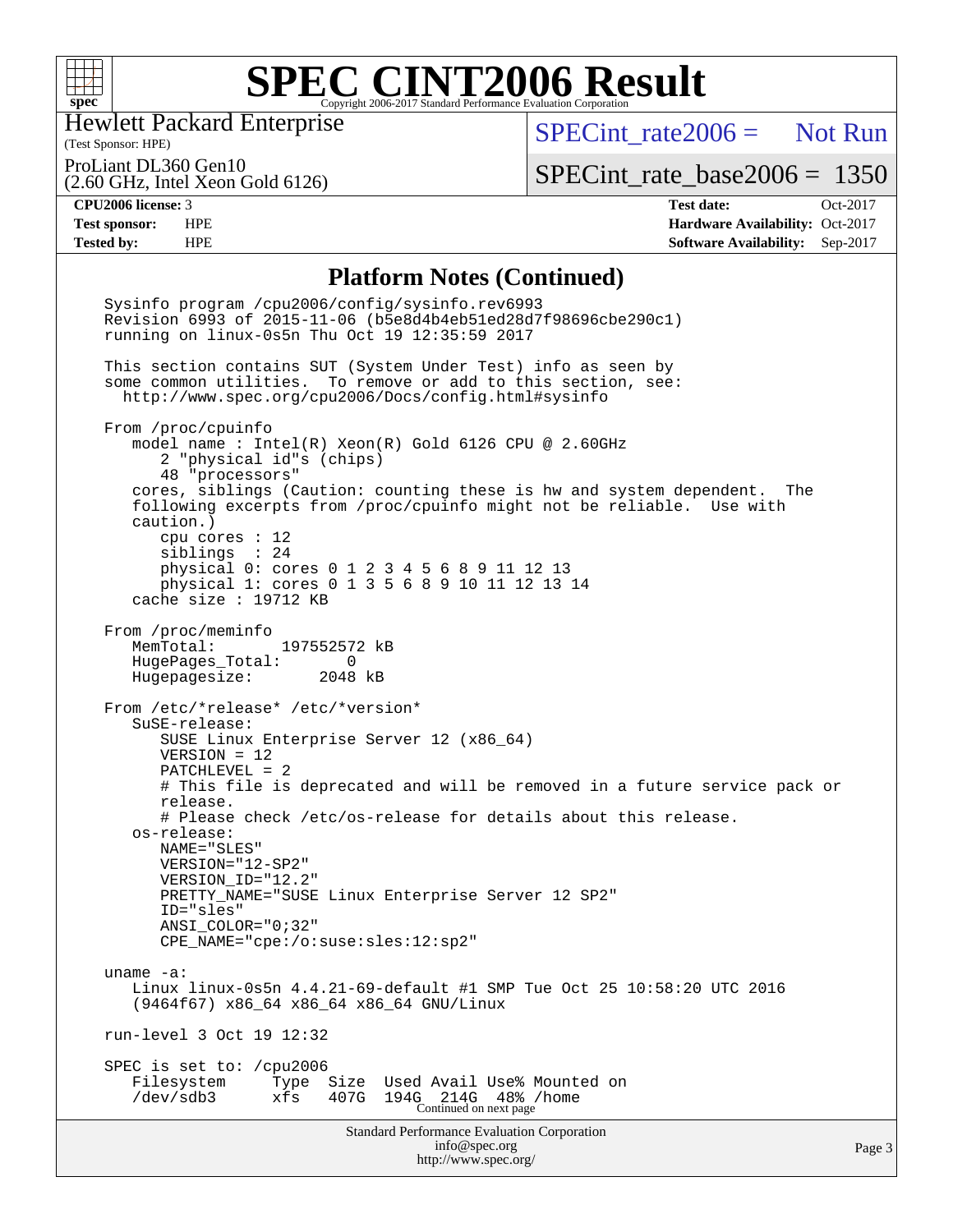

Hewlett Packard Enterprise

(Test Sponsor: HPE)

 $SPECint rate2006 =$  Not Run

ProLiant DL360 Gen10

(2.60 GHz, Intel Xeon Gold 6126)

[SPECint\\_rate\\_base2006 =](http://www.spec.org/auto/cpu2006/Docs/result-fields.html#SPECintratebase2006) 1350

**[CPU2006 license:](http://www.spec.org/auto/cpu2006/Docs/result-fields.html#CPU2006license)** 3 **[Test date:](http://www.spec.org/auto/cpu2006/Docs/result-fields.html#Testdate)** Oct-2017 **[Test sponsor:](http://www.spec.org/auto/cpu2006/Docs/result-fields.html#Testsponsor)** HPE **[Hardware Availability:](http://www.spec.org/auto/cpu2006/Docs/result-fields.html#HardwareAvailability)** Oct-2017 **[Tested by:](http://www.spec.org/auto/cpu2006/Docs/result-fields.html#Testedby)** HPE **[Software Availability:](http://www.spec.org/auto/cpu2006/Docs/result-fields.html#SoftwareAvailability)** Sep-2017

### **[Platform Notes \(Continued\)](http://www.spec.org/auto/cpu2006/Docs/result-fields.html#PlatformNotes)**

Additional information from dmidecode:

 Warning: Use caution when you interpret this section. The 'dmidecode' program reads system data which is "intended to allow hardware to be accurately determined", but the intent may not be met, as there are frequent changes to hardware, firmware, and the "DMTF SMBIOS" standard.

 BIOS HPE U32 09/29/2017 Memory: 24x UNKNOWN NOT AVAILABLE 8 GB 2 rank 2666 MHz

(End of data from sysinfo program)

### **[General Notes](http://www.spec.org/auto/cpu2006/Docs/result-fields.html#GeneralNotes)**

Environment variables set by runspec before the start of the run: LD LIBRARY PATH = "/cpu2006/libs/32:/cpu2006/libs/64:/cpu2006/sh10.2"

 Binaries compiled on a system with 1x Intel Core i7-4790 CPU + 32GB RAM memory using Redhat Enterprise Linux 7.2

## **[Base Compiler Invocation](http://www.spec.org/auto/cpu2006/Docs/result-fields.html#BaseCompilerInvocation)**

[C benchmarks](http://www.spec.org/auto/cpu2006/Docs/result-fields.html#Cbenchmarks):

[icc -m32 -L/opt/intel/compilers\\_and\\_libraries\\_2018.0.082/linux/lib/ia32](http://www.spec.org/cpu2006/results/res2017q4/cpu2006-20171031-50502.flags.html#user_CCbase_intel_icc_355c401af4d5dc87e09103a6bbcae1c6)

[C++ benchmarks:](http://www.spec.org/auto/cpu2006/Docs/result-fields.html#CXXbenchmarks)

[icpc -m32 -L/opt/intel/compilers\\_and\\_libraries\\_2018.0.082/linux/lib/ia32](http://www.spec.org/cpu2006/results/res2017q4/cpu2006-20171031-50502.flags.html#user_CXXbase_intel_icpc_b34a6f497613b30bc6bf10051974f22f)

## **[Base Portability Flags](http://www.spec.org/auto/cpu2006/Docs/result-fields.html#BasePortabilityFlags)**

 400.perlbench: [-D\\_FILE\\_OFFSET\\_BITS=64](http://www.spec.org/cpu2006/results/res2017q4/cpu2006-20171031-50502.flags.html#user_basePORTABILITY400_perlbench_file_offset_bits_64_438cf9856305ebd76870a2c6dc2689ab) [-DSPEC\\_CPU\\_LINUX\\_IA32](http://www.spec.org/cpu2006/results/res2017q4/cpu2006-20171031-50502.flags.html#b400.perlbench_baseCPORTABILITY_DSPEC_CPU_LINUX_IA32) 401.bzip2: [-D\\_FILE\\_OFFSET\\_BITS=64](http://www.spec.org/cpu2006/results/res2017q4/cpu2006-20171031-50502.flags.html#user_basePORTABILITY401_bzip2_file_offset_bits_64_438cf9856305ebd76870a2c6dc2689ab) 403.gcc: [-D\\_FILE\\_OFFSET\\_BITS=64](http://www.spec.org/cpu2006/results/res2017q4/cpu2006-20171031-50502.flags.html#user_basePORTABILITY403_gcc_file_offset_bits_64_438cf9856305ebd76870a2c6dc2689ab) 429.mcf: [-D\\_FILE\\_OFFSET\\_BITS=64](http://www.spec.org/cpu2006/results/res2017q4/cpu2006-20171031-50502.flags.html#user_basePORTABILITY429_mcf_file_offset_bits_64_438cf9856305ebd76870a2c6dc2689ab) 445.gobmk: [-D\\_FILE\\_OFFSET\\_BITS=64](http://www.spec.org/cpu2006/results/res2017q4/cpu2006-20171031-50502.flags.html#user_basePORTABILITY445_gobmk_file_offset_bits_64_438cf9856305ebd76870a2c6dc2689ab) 456.hmmer: [-D\\_FILE\\_OFFSET\\_BITS=64](http://www.spec.org/cpu2006/results/res2017q4/cpu2006-20171031-50502.flags.html#user_basePORTABILITY456_hmmer_file_offset_bits_64_438cf9856305ebd76870a2c6dc2689ab) 458.sjeng: [-D\\_FILE\\_OFFSET\\_BITS=64](http://www.spec.org/cpu2006/results/res2017q4/cpu2006-20171031-50502.flags.html#user_basePORTABILITY458_sjeng_file_offset_bits_64_438cf9856305ebd76870a2c6dc2689ab) 462.libquantum: [-D\\_FILE\\_OFFSET\\_BITS=64](http://www.spec.org/cpu2006/results/res2017q4/cpu2006-20171031-50502.flags.html#user_basePORTABILITY462_libquantum_file_offset_bits_64_438cf9856305ebd76870a2c6dc2689ab) [-DSPEC\\_CPU\\_LINUX](http://www.spec.org/cpu2006/results/res2017q4/cpu2006-20171031-50502.flags.html#b462.libquantum_baseCPORTABILITY_DSPEC_CPU_LINUX) 464.h264ref: [-D\\_FILE\\_OFFSET\\_BITS=64](http://www.spec.org/cpu2006/results/res2017q4/cpu2006-20171031-50502.flags.html#user_basePORTABILITY464_h264ref_file_offset_bits_64_438cf9856305ebd76870a2c6dc2689ab) 471.omnetpp: [-D\\_FILE\\_OFFSET\\_BITS=64](http://www.spec.org/cpu2006/results/res2017q4/cpu2006-20171031-50502.flags.html#user_basePORTABILITY471_omnetpp_file_offset_bits_64_438cf9856305ebd76870a2c6dc2689ab) 473.astar: [-D\\_FILE\\_OFFSET\\_BITS=64](http://www.spec.org/cpu2006/results/res2017q4/cpu2006-20171031-50502.flags.html#user_basePORTABILITY473_astar_file_offset_bits_64_438cf9856305ebd76870a2c6dc2689ab) 483.xalancbmk: [-D\\_FILE\\_OFFSET\\_BITS=64](http://www.spec.org/cpu2006/results/res2017q4/cpu2006-20171031-50502.flags.html#user_basePORTABILITY483_xalancbmk_file_offset_bits_64_438cf9856305ebd76870a2c6dc2689ab) [-DSPEC\\_CPU\\_LINUX](http://www.spec.org/cpu2006/results/res2017q4/cpu2006-20171031-50502.flags.html#b483.xalancbmk_baseCXXPORTABILITY_DSPEC_CPU_LINUX)